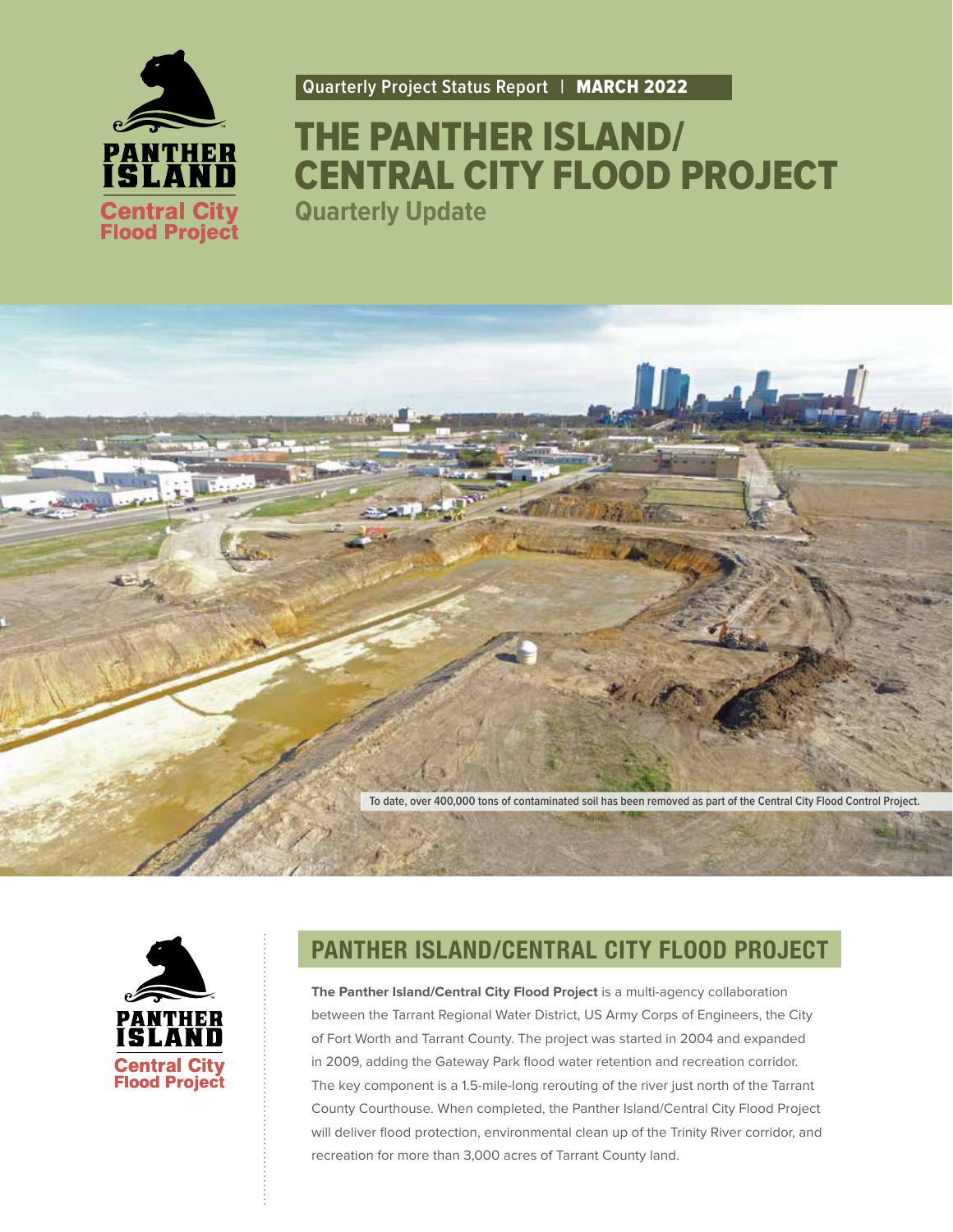#### PROJECT FUNDING SPLIT

| <b>FUNDING</b>                                | <b>ESTIMATE</b> | <b>RECEIVED</b> | <b>PERCENT</b><br><b>COMPLETE</b> | <b>PARTICIPATION SHOWN</b><br><b>BY PERCENTAGE</b> |
|-----------------------------------------------|-----------------|-----------------|-----------------------------------|----------------------------------------------------|
| <b>Local</b>                                  | \$102,000,000   | \$102,000,000   | 100.00%                           | 41%<br>TIF<br>9%                                   |
| <b>TIF</b>                                    | 480,783,606     | 233,044,000     | 48.00%                            | <b>LOCAL</b>                                       |
| <b>Federal/State</b><br><b>Matching Funds</b> | 585,826,817     | 519,046,335     | 88.60%                            | 50%                                                |
| <b>TOTAL</b>                                  | \$1,168,610,423 | \$854,090,335   | 78.80%                            | <b>FEDERAL/STATE</b><br><b>MATCHING FUNDS</b>      |

|                              | <b>PERCENT PAID BY PHASE</b>                                                                                                 | <b>ESTIMATE</b> | $%$ OF<br><b>PHASE PAID</b> | <b>COMPLETION</b><br><b>DATE</b> |                    |
|------------------------------|------------------------------------------------------------------------------------------------------------------------------|-----------------|-----------------------------|----------------------------------|--------------------|
| Phase 1<br>See graphs on p.3 | Project Design, Relocation, Environmental Remediation of<br>the Trinity River Corridor, Demo, Land Acquisition and Utilities | \$394 M         | 66%                         | 2026                             | See                |
| Phase 2<br>See graphs on p.3 | Three new traffic bridges over rerouted flood control bypass<br>channel (dry-land construction of bridges to save cost)      | \$81 M          | 120%                        | 2021                             | graphs<br>on $p.3$ |
| Phase 3                      | Construction of floodwater retention, (valley storage) and<br>recreation components along the Trinity River Corridor         | \$155 M         | 38%                         | 2025                             |                    |
| Phase 4                      | Re-routing of Trinity River for flood control by constructing<br>a new flood control bypass channel and levee system         | \$333 M         | 16%                         | 2025                             |                    |
| Phase 5                      | Construction of flood gates (3), storm water pump station,<br>and flood management dam                                       | \$205 M         | 0.32%                       | 2028                             |                    |
|                              | TOTAL                                                                                                                        | <b>\$1.16 B</b> |                             |                                  |                    |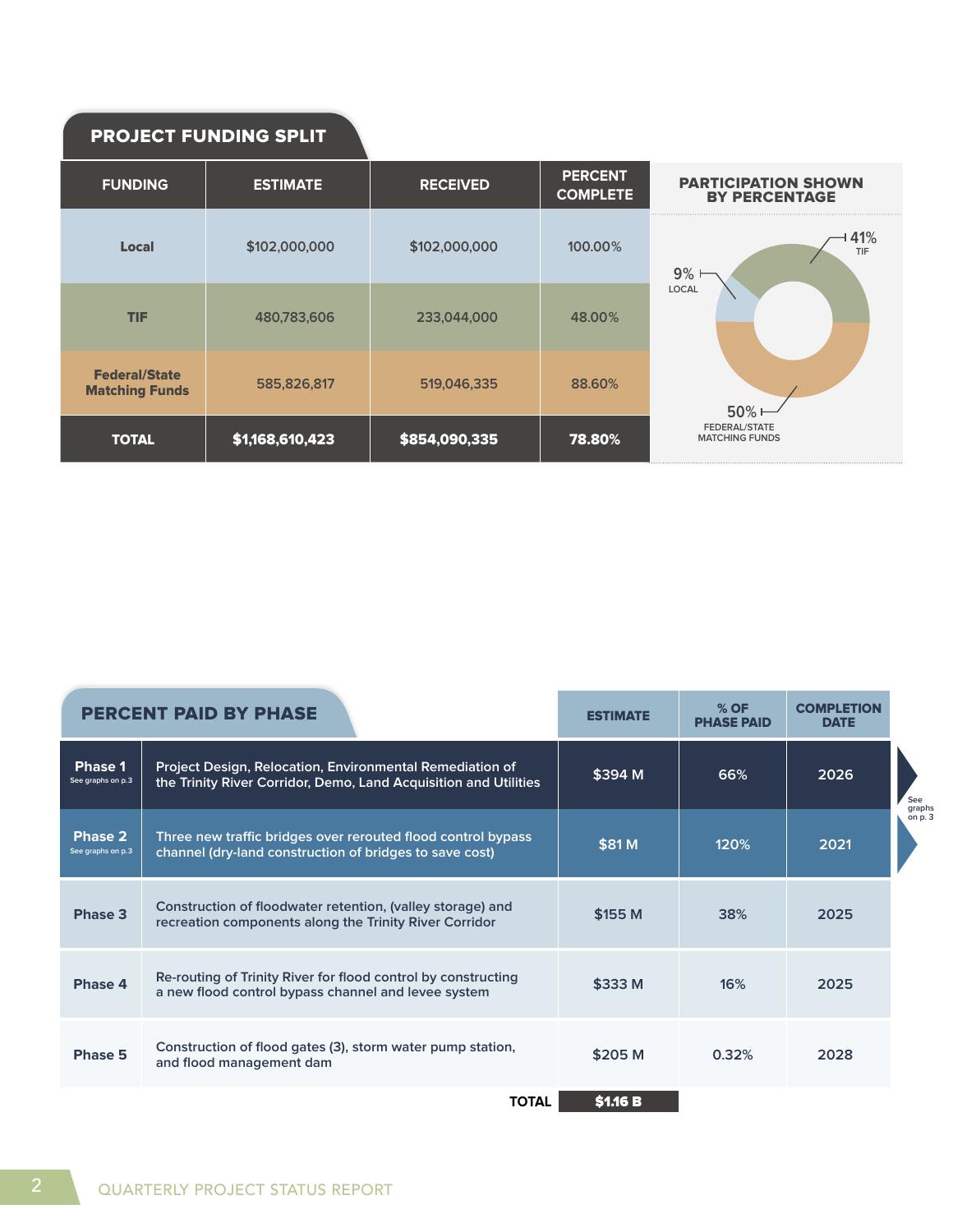

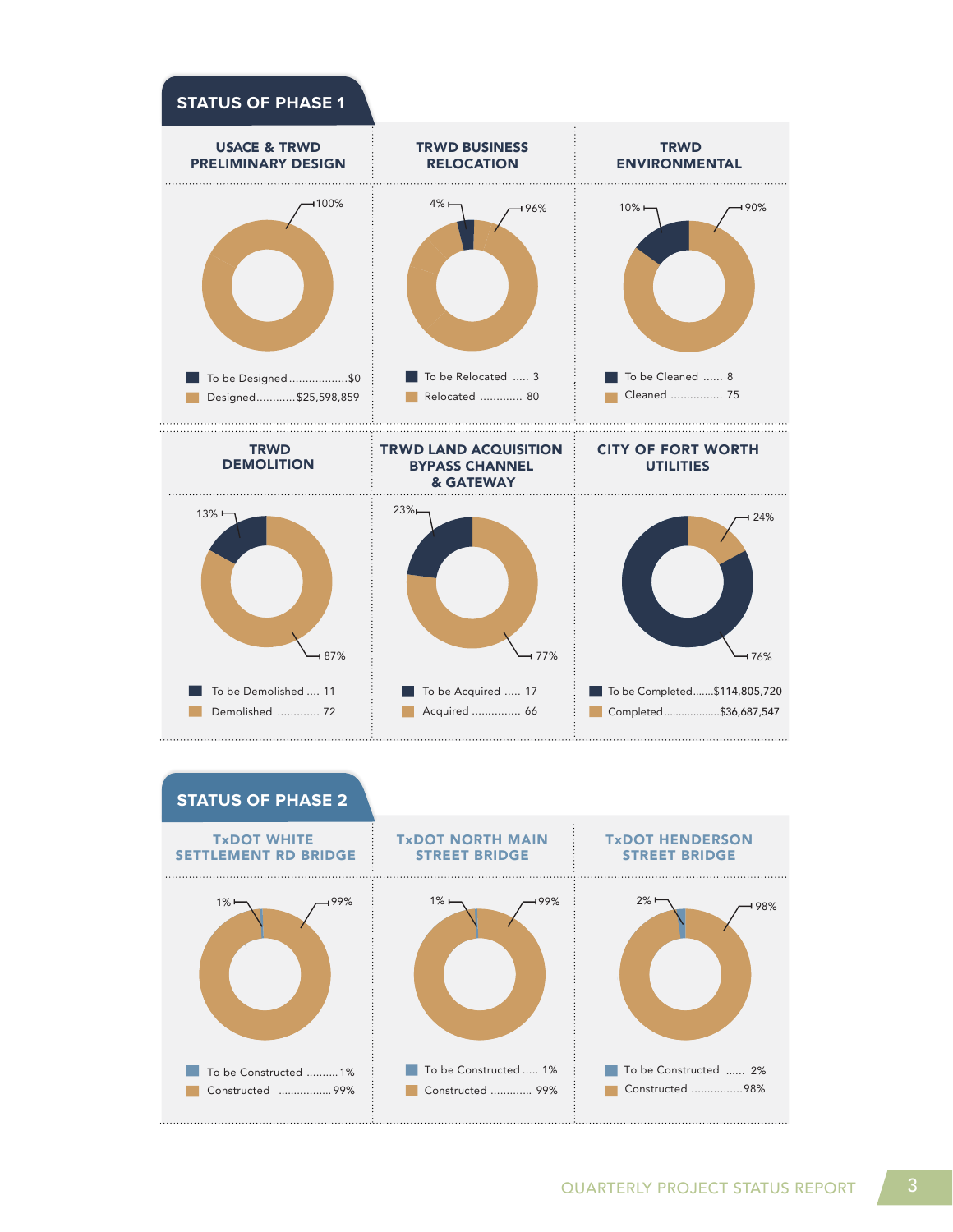### **US ARMY CORPS OF ENGINEERS: CENTRAL CITY FLOOD CONTROL PROJECT**

| TARRANT REGIONAL WATER DISTRICT      | <b>2017 ESTIMATE LAND</b><br><b>RECATEGORIZED</b> | <b>ACTUALS THROUGH</b><br><b>MARCH 31, 2022</b> | <b>REMAINING</b> |
|--------------------------------------|---------------------------------------------------|-------------------------------------------------|------------------|
| <b>Preliminary Design</b>            | \$18,225,972                                      | \$18,225,972                                    | \$0.00           |
| <b>Land Acquisition</b>              | 68,028,266                                        | 67,823,028                                      | 205,238          |
| <b>Flood Control Cash Match</b>      | 50,900,362                                        | 31,647,074                                      | 19,253,288       |
| <b>Relocation</b>                    | 59,790,856                                        | 53,546,996                                      | 6,243,860        |
| <b>Demolition</b>                    | 15,802,874                                        | 7,236,944                                       | 8,565,930        |
| <b>Environmental</b>                 | 38,098,850                                        | 36,284,959                                      | 1,813,891        |
| <b>TRVA Program Coordination</b>     | 27, 197, 476                                      | 22,867,250                                      | 4,330,226        |
| <b>CITY OF FORT WORTH</b>            | <b>2017 ESTIMATE LAND</b><br><b>RECATEGORIZED</b> | <b>ACTUALS THROUGH</b><br><b>MARCH 31, 2022</b> | <b>REMAINING</b> |
| <b>Sewer and Water Relocation</b>    | \$71,680,516                                      | \$19,942,052                                    | \$51,738,464     |
| <b>Storm Water Relocation</b>        | 23,549,203                                        | 4,894,788                                       | 18,654,415       |
| <b>Franchise Utilities</b>           | 20, 169, 474                                      | 10,333,998                                      | 9,835,476        |
| <b>Local Street Modifications</b>    | 5,521,441                                         | 3,406,427                                       | 2,115,014        |
| <b>City of FW Program Management</b> | 6,635,424                                         | 1,516,708                                       | 5,118,716        |
|                                      |                                                   |                                                 |                  |
| LOCAL SUBTOTAL                       | \$405,600,714                                     | \$277,726,196                                   | \$127,874,518    |

| <b>TVCOT</b>       | <b>CITY OF FORT WORTH</b>                   | <b>2017 ESTIMATE LAND</b><br><b>RECATEGORIZED</b> | <b>ACTUALS THROUGH</b><br><b>MARCH 31, 2022</b> | <b>REMAINING</b> |
|--------------------|---------------------------------------------|---------------------------------------------------|-------------------------------------------------|------------------|
|                    | <b>Sewer and Water Relocation</b>           | \$71,680,516                                      | \$19,942,052                                    | \$51,738,464     |
|                    | <b>Storm Water Relocation</b>               | 23,549,203                                        | 4,894,788                                       | 18,654,415       |
|                    | <b>Franchise Utilities</b>                  | 20, 169, 474                                      | 10,333,998                                      | 9,835,476        |
|                    | <b>Local Street Modifications</b>           | 5,521,441                                         | 3,406,427                                       | 2,115,014        |
|                    | <b>City of FW Program Management</b>        | 6,635,424                                         | 1,516,708                                       | 5,118,716        |
|                    | <b>LOCAL SUBTOTAL</b>                       | \$405,600,714                                     | \$277,726,196                                   | \$127,874,518    |
|                    |                                             |                                                   |                                                 |                  |
|                    | <b>EDI HUD</b>                              | <b>2017 ESTIMATE LAND</b><br><b>RECATEGORIZED</b> | <b>ACTUALS THROUGH</b><br><b>MARCH 31, 2022</b> | <b>REMAINING</b> |
|                    | <b>Land (Offests Local Above)</b>           | \$4,487,035                                       | \$4,485,535                                     | \$1,500          |
|                    | <b>US ARMY CORPS OF ENGINEERS</b>           | <b>2017 ESTIMATE LAND</b><br><b>RECATEGORIZED</b> | <b>ACTUALS THROUGH</b><br><b>MARCH 31, 2022</b> | <b>REMAINING</b> |
|                    | <b>Preliminary Design</b>                   | \$7,372,888                                       | \$7,372,888                                     | \$0.00           |
| <b>STATE MATCH</b> | <b>Valley Storage</b>                       | 124,231,564                                       | 60,280,445                                      | 63,951,119       |
|                    | <b>Ecosystem Restoration</b>                | 38,551,750                                        | 0.00                                            | 38,551,750       |
|                    | <b>North Bypass Channel</b>                 | 74,290,882                                        | 10,656,981                                      | 63,633,901       |
|                    | South Bypass Channel                        | 104,401,759                                       | 9,377,140                                       | 95,024,619       |
|                    | <b>Flood Gates and Pump System</b>          | 99,385,763                                        | 662,870                                         | 98,722,893       |
|                    | Dams and Channel Expansion                  | 85,528,943                                        | 0.00                                            | 85,528,943       |
| FEDERAL /          | <b>USACE Program Management/Contingency</b> | 48,356,327                                        | 1,139,538                                       | 47,216,789       |
|                    | <b>LOCAL</b>                                | <b>2017 ESTIMATE LAND</b><br><b>RECATEGORIZED</b> | <b>ACTUALS THROUGH</b><br><b>MARCH 31, 2022</b> | <b>REMAINING</b> |
|                    | <b>Less Local Flood Cash Match</b>          | $-$ \$45,900,363                                  | $-531,647,074$                                  | $-514, 253, 289$ |
|                    | <b>FEDERAL/STATE SUBTOTAL</b>               | \$540,706,548                                     | \$62,328,323                                    | \$478,378,225    |

| <b>TOTAL USACE FLOOD CONTROL PROJECT</b> | \$946,307,262 | \$340,054,519 | \$606,252,743 |
|------------------------------------------|---------------|---------------|---------------|
|                                          |               |               |               |

LOCAL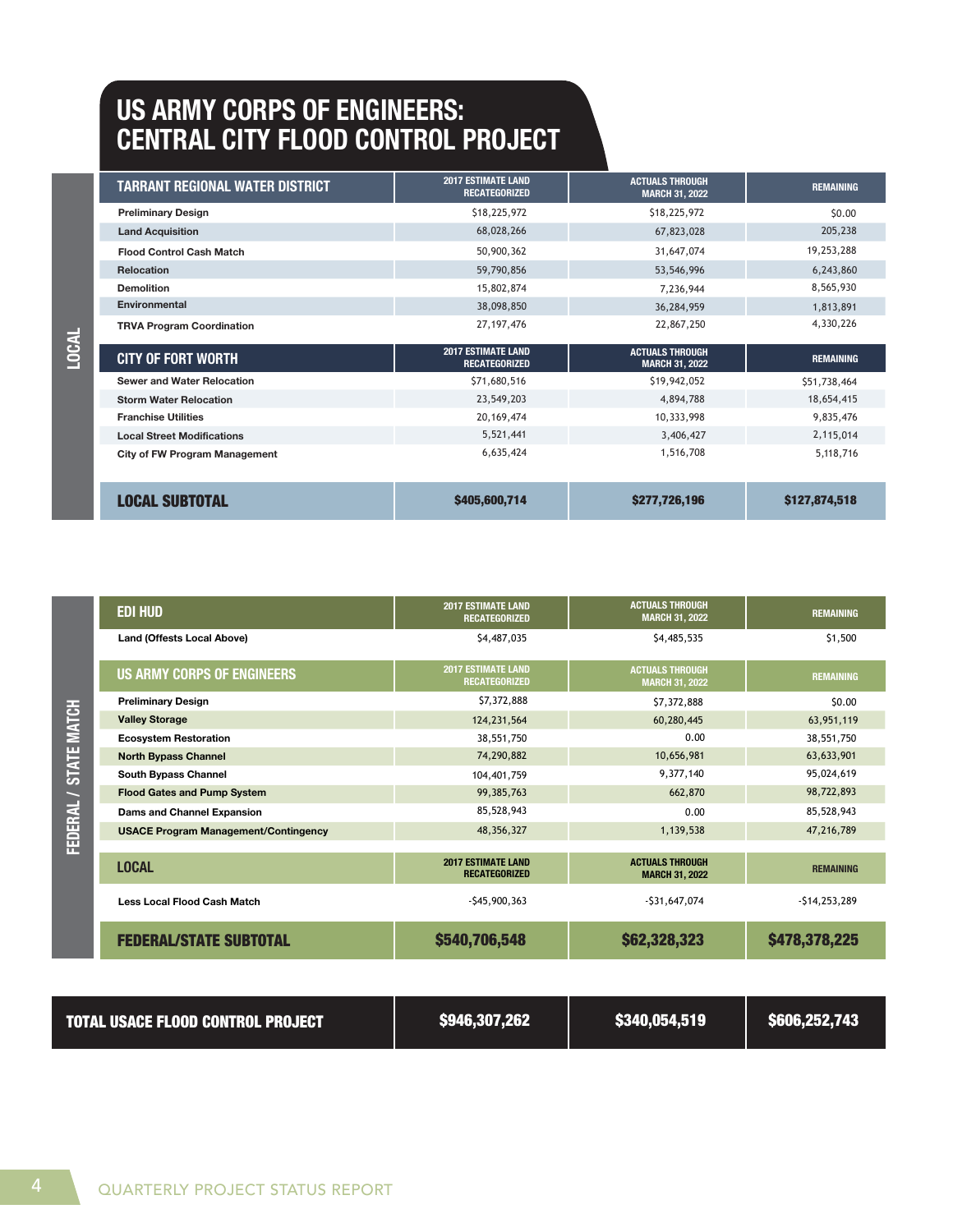### **TEXAS DEPT OF TRANSPORTATION: BRIDGES PROJECT**

**FED/ STATE MATCH LOCAL**

**LOCAL** 

| TARRANT REGIONAL WATER DISTRICT      | <b>2017 ESTIMATE</b><br><b>LAND RECATEGORIZED</b> | <b>ACTUALS THROUGH</b><br><b>MARCH 31, 2022</b> | <b>REMAINING</b> |
|--------------------------------------|---------------------------------------------------|-------------------------------------------------|------------------|
| <b>Land Acquisition</b>              | \$31,006,251                                      | \$28,304,561                                    | \$2,701,690      |
| <b>CITY OF FORT WORTH</b>            | 2017 ESTIMATE<br><b>LAND RECATEGORIZED</b>        | <b>ACTUALS THROUGH</b><br><b>MARCH 31, 2022</b> | <b>REMAINING</b> |
| <b>Bridge Costs Local Share</b>      | \$33,973,387                                      | \$33,733,372                                    | \$240,015        |
| <b>City of FW Project Management</b> | 0.00                                              | 359,454                                         | $-359,454$       |
|                                      |                                                   |                                                 |                  |
| <b>LOCAL SUBTOTAL</b>                | \$64,979,638                                      | \$62,397,387                                    | \$2,582,251      |

| <b>TEXAS DEPT OF TRANSPORTATION</b> | <b>2017 ESTIMATE</b><br><b>LAND RECATEGORIZED</b> | <b>ACTUALS THROUGH</b><br><b>MARCH 31, 2022</b> | <b>REMAINING</b> |
|-------------------------------------|---------------------------------------------------|-------------------------------------------------|------------------|
| <b>Henderson Street Bridge</b>      | \$17,598,353                                      | \$24,112,465                                    | $-56,514,112$    |
| <b>White Settlement Road Bridge</b> | 17,792,487                                        | 24,084,884                                      | $-6,292,397$     |
| North Main Street Bridge            | 11,414,779                                        | 14,375,309                                      | $-2,960,530$     |
| <b>Contingency - Federal</b>        | 2,801,685                                         | 0.00                                            | 2,801,685        |
|                                     |                                                   |                                                 |                  |

| <b>MATCH</b> | TEXAS DEPT OF TRANSPORTATION        | <b>ZUITESHMAIL</b><br><b>LAND RECATEGORIZED</b> | AUIUALS INNUUUN<br><b>MARCH 31, 2022</b> | <b>REMAINING</b> |
|--------------|-------------------------------------|-------------------------------------------------|------------------------------------------|------------------|
|              | <b>Henderson Street Bridge</b>      | \$17,598,353                                    | \$24,112,465                             | $-56,514,112$    |
|              | <b>White Settlement Road Bridge</b> | 17,792,487                                      | 24,084,884                               | $-6,292,397$     |
| <b>STATE</b> | <b>North Main Street Bridge</b>     | 11,414,779                                      | 14,375,309                               | $-2,960,530$     |
|              | <b>Contingency - Federal</b>        | 2,801,685                                       | 0.00                                     | 2,801,685        |
|              |                                     |                                                 |                                          |                  |
| E            | <b>FEDERAL/STATE SUBTOTAL</b>       | \$49,607,304                                    | \$62,572,658                             | $-$12,965,354$   |

| <b>TOTAL TXDOT BRIDGES PROJECT</b> | \$114,586,942 | \$124,970,045 | $-$ \$10,383,103 $^{\circ}$ |
|------------------------------------|---------------|---------------|-----------------------------|
|------------------------------------|---------------|---------------|-----------------------------|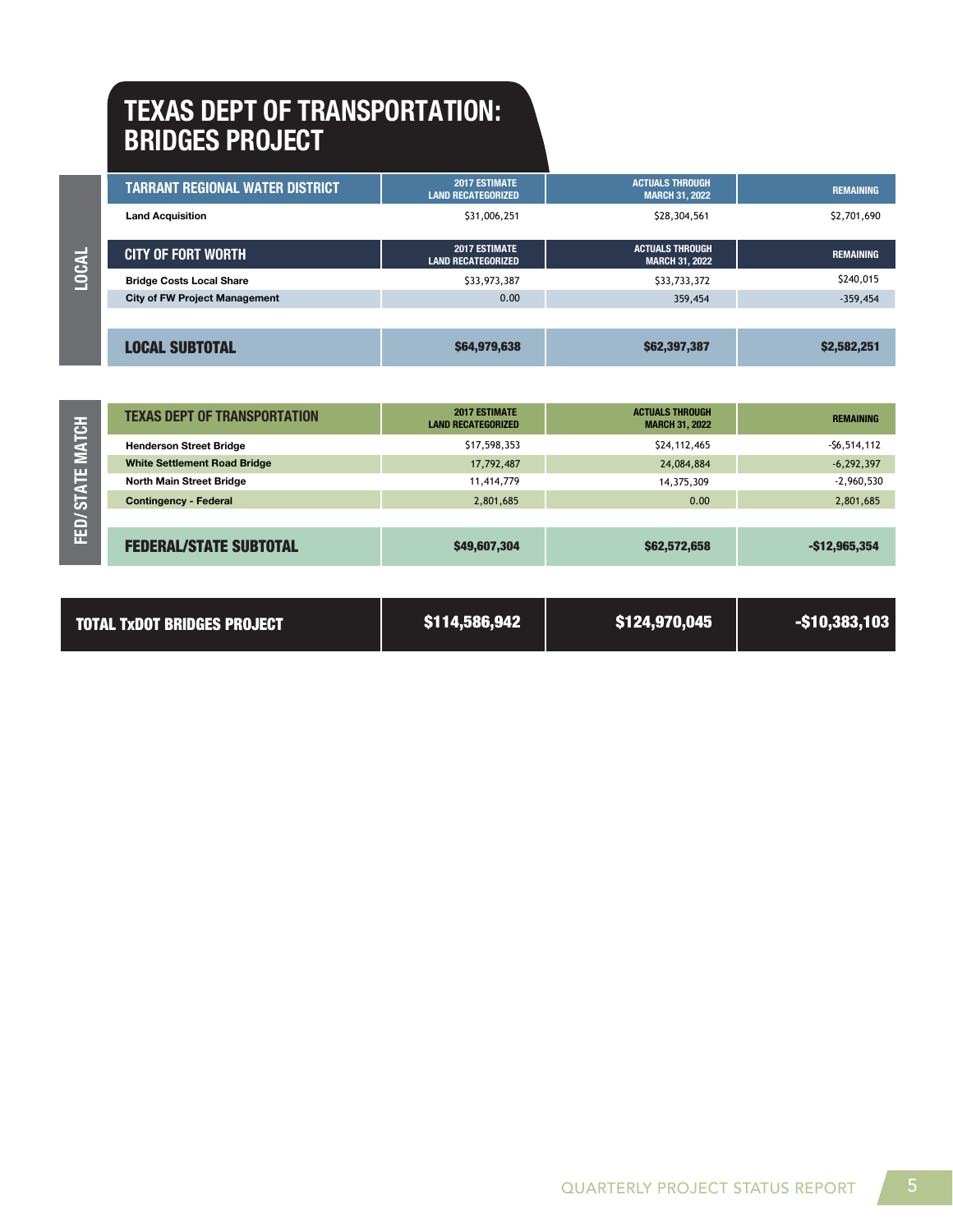#### **LOCAL PROJECTS WITH OR WITHOUT FLOOD PROJECT**

| <b>TARRANT REGIONAL WATER DISTRICT</b>          | <b>2017 ESTIMATE</b><br><b>LAND RECATEGORIZED</b> | <b>ACTUALS THROUGH</b><br><b>MARCH 31, 2022</b> | <b>REMAINING</b> |
|-------------------------------------------------|---------------------------------------------------|-------------------------------------------------|------------------|
| <b>Marine Creek/Stockyards Connection</b>       | \$10,245,376                                      | \$0.00                                          | \$10,245,376     |
| <b>Bypass Local Share (Hardscape/Softscape)</b> | 21,834,669                                        | 3,507,109                                       | 18,327,560       |
| <b>TRVA Program Coordination</b>                | 3,100,000                                         | 0.00                                            | 3,100,000        |
| <b>CITY OF FORT WORTH</b>                       | <b>2017 ESTIMATE</b><br><b>LAND RECATEGORIZED</b> | <b>ACTUALS THROUGH</b><br><b>MARCH 31, 2022</b> | <b>REMAINING</b> |
| Panther Island Sewer and Water                  | \$15,827,650                                      | \$0.00                                          | \$15,827,650     |
| <b>Panther Island Storm Drainage</b>            | 13,631,000                                        | 0.00                                            | 13,631,000       |
| <b>Gateway Park</b>                             | 6,668,614                                         | 0.00                                            | 6,668,614        |
| <b>TOTAL LOCAL PROJECTS</b>                     | \$71,307,309                                      | \$3,507,109                                     | \$67,800,200     |

# **LOCAL CONTINGENCY**

| <b>TARRANT REGIONAL WATER DISTRICT</b> | <b>NEW ESTIMATE</b> | <b>ACTUALS THROUGH</b><br><b>MARCH 31, 2022</b> | <b>REMAINING</b> |
|----------------------------------------|---------------------|-------------------------------------------------|------------------|
| <b>Budgeted Contingency</b>            | \$36,408,910        |                                                 |                  |
| <b>TRVA Programmatic Review</b>        |                     | \$466,222                                       |                  |
| <b>Bond Issuance Costs</b>             |                     | 718,989                                         |                  |
| <b>Debt Service Cost</b>               |                     | 6,735                                           |                  |
|                                        |                     |                                                 |                  |
|                                        |                     |                                                 |                  |

| <b>TOTAL CONTINGENCY</b> | \$36,408,910 | \$1,191,946 | \$35,216,964 |
|--------------------------|--------------|-------------|--------------|
|--------------------------|--------------|-------------|--------------|

**LOCAL**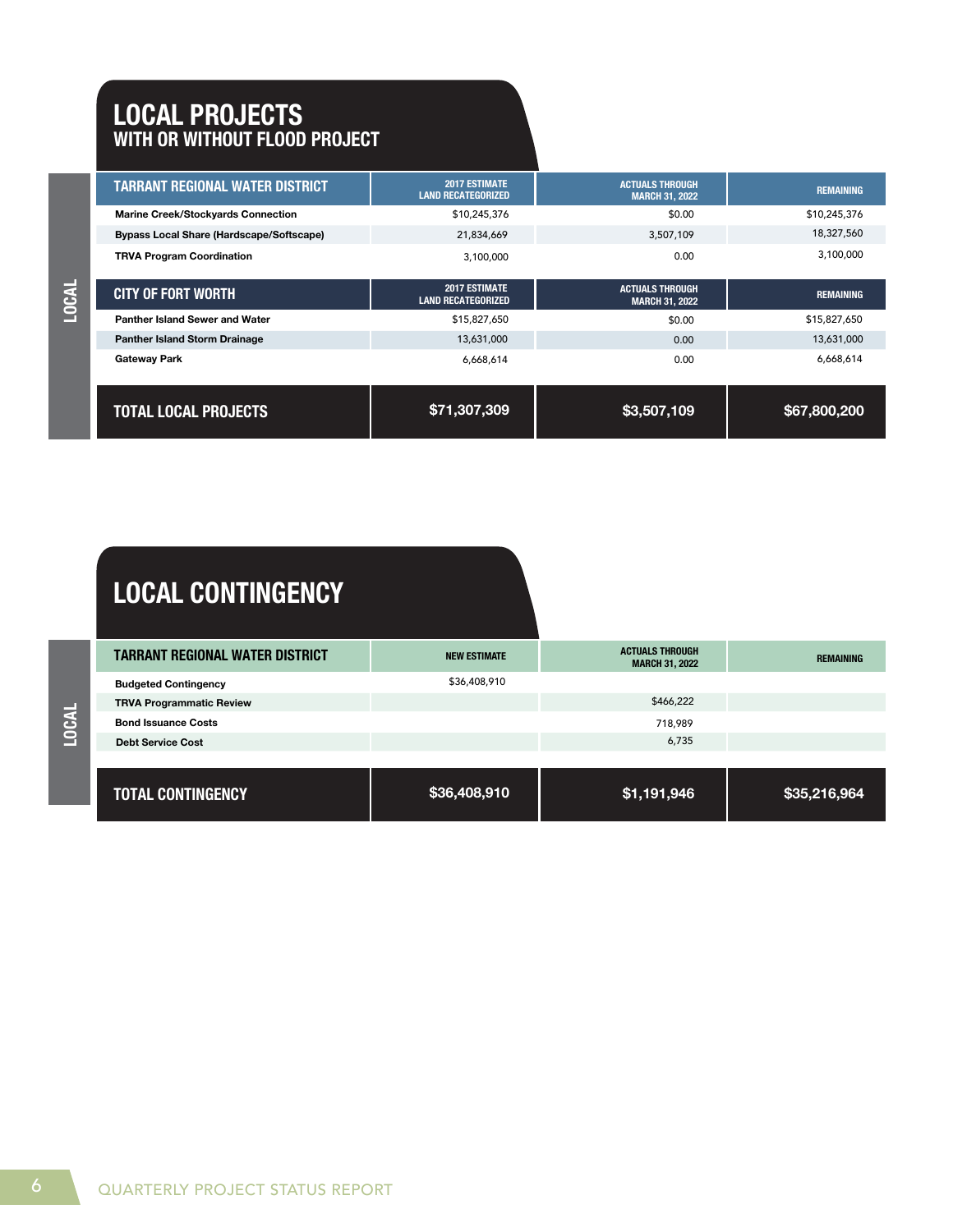## **PROJECT SCHEDULE**

| <b>PROJECT COMPONENTS</b>                                          | 2018 | 2019               | 2020                               | 2021                           | 2022                                           | 2023 | 2024                                    | 2025               | 2026      | 2027         | 2028 |
|--------------------------------------------------------------------|------|--------------------|------------------------------------|--------------------------------|------------------------------------------------|------|-----------------------------------------|--------------------|-----------|--------------|------|
| <b>Land Acquisition</b><br><b>Bypass Channel</b>                   |      | п.                 |                                    |                                |                                                |      |                                         |                    |           |              |      |
| <b>Land Acquisition</b><br><b>Gateway Valley</b><br><b>Storage</b> |      |                    |                                    |                                | T.<br>т.                                       |      |                                         |                    |           |              |      |
| <b>Utilities</b><br><b>Sanitary Sewer</b><br><b>And Water</b>      |      | J.                 | $\mathbf{I}$                       | T.<br>т.                       | T.<br>T.<br>T.                                 |      | $\mathbf{L}$                            | $\mathbf{L}$<br>т. | ī.<br>л.  |              |      |
| <b>Utilities</b><br><b>Storm Drainage</b><br><b>System</b>         |      | $\mathbf{r}$<br>J. | $\mathbf{I}$<br>$\mathbb{L}$       | T.<br>I.<br>Ť.<br>$\Gamma$     | T.<br>т<br>T.<br>$\mathbf{I}$<br>$\Gamma$      |      | ×<br>п<br>$\mathbf{L}$<br>ı<br>$\Gamma$ | т.                 |           |              |      |
| <b>Bridge Completion</b><br><b>White Settlement</b>                |      | л<br>T.<br>×.      | т.<br>$\bullet$                    | T.                             |                                                |      |                                         |                    |           |              |      |
| <b>Bridge Completion</b><br><b>Main Street</b>                     |      | T.<br>I.<br>T.     | T.<br>$\mathbf{I}$<br>$\mathbb{L}$ | T.<br>$\mathbf{I}$<br>$\Gamma$ |                                                |      |                                         |                    |           |              |      |
| <b>Bridge Completion</b><br>Henderson                              |      |                    | $\mathbf{L}$                       | T.                             |                                                |      |                                         |                    |           |              |      |
| <b>Bypass Channel North</b><br><b>Design &amp; Construction</b>    |      | I.                 | $\mathbf{I}$<br>п                  | T.<br>$\mathbf{L}$<br>T.       | T.<br>$\mathbf{I}$<br>Ť.<br>$\mathbf{I}$<br>T. |      | $\mathbf{L}$                            |                    |           |              |      |
| <b>Bypass Channel South</b><br><b>Design &amp; Construction</b>    |      |                    |                                    |                                | T.                                             |      | л.<br>$\mathbf{L}$                      |                    |           |              |      |
| <b>Valley Storage</b><br>Gateway                                   |      |                    | $\mathbf{I}$                       |                                |                                                |      |                                         |                    |           |              |      |
| <b>Valley Storage</b><br>Rockwood Park/<br><b>University</b>       |      |                    |                                    |                                |                                                |      | ٠                                       |                    |           | т            |      |
| Gates (3)                                                          |      |                    |                                    |                                |                                                |      |                                         |                    | T.<br>I.  | T.           |      |
| Dam & Locks                                                        |      |                    |                                    |                                |                                                |      |                                         |                    | T.        | T.<br>T.     |      |
| <b>Town Lake</b>                                                   |      |                    |                                    |                                |                                                |      |                                         |                    |           | $\mathbf{L}$ | T.   |
|                                                                    |      | 2018 2019          | 2020                               | 2021                           |                                                |      | 2022 2023 2024                          |                    | 2025 2026 | 2027         | 2028 |